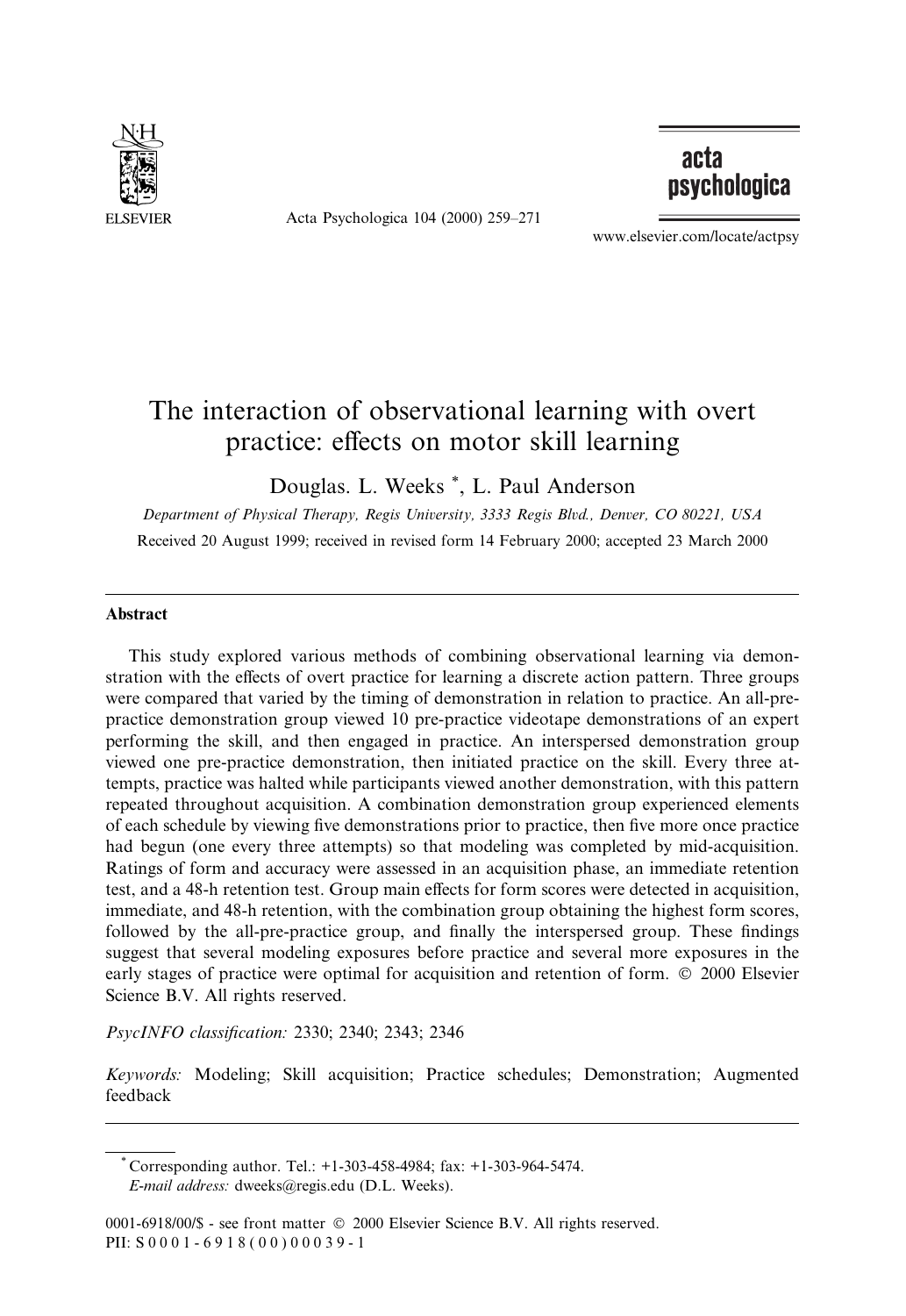#### 1. Introduction

When the nature of an action pattern is such that instruction focuses on developing a single recommended movement pattern, learning is often stimulated by providing the learner with demonstrations from a skilled model performing the movement pattern. The principal theoretical influence of modeling is to leave the learner with a conception of the way a skill is to be performed, which can serve as a guide for action (Bandura, 1986). In this way, the learner is spared from creating a cognitive conception of the action pattern gradually as a result of trialand-error experiences. Thus, modeling can serve to increase the efficiency of skill acquisition.

A popular theoretical account of the cognitive mechanisms underlying observational learning presumes that vicarious observational experiences can initiate formation of a cognitive representation in memory that can be enacted and refined during overt practice (Bandura, 1986). According to Bandura, the observer must experience four constituent subprocesses as a result of modeling for observational learning to be successful. The learner must: selectively attend to relevant information in the demonstration (attention subprocess), retain the relevant information (retention subprocess) for eventual imitation, have the capability for using the relevant information for imitation (production subprocess), and have the desire to imitate the modeled action (motivation subprocess). Several techniques are commonly employed to assist the learner in experiencing each subprocess so that information present in a demonstration is consolidated into a memory representation. For example, the use of multiple demonstrations provides repeated exposure to the goal performance in an effort to assist the attention and retention subprocesses. Another technique involves the use of performance cues provided verbally in conjunction with the demonstration to guide the learner's attention to task-relevant cues present in the demonstration on the assumption that the learner will display elements of these cues in overt performance. Both the use of multiple demonstrations and verbal cues have been shown to enhance performance following demonstration (Carroll & Bandura, 1990; Feltz, 1982; Magill, 1993; Weeks & Choi, 1992; Weiss & Klint, 1987; Wiese-Bjornstal & Weiss, 1992).

Another factor which may potentially influence the observational learning subprocesses is the timing of the demonstration in relation to overt practice. Arguably, the most common time that a learner is exposed to a demonstration of a goal movement pattern is prior to overt practice. A presumed advantage of this method would be that observational experiences would allow consolidation of as much information as possible into a preliminary memory representation before enactment. An alternate method of combining demonstration and overt practice involves interspersing demonstrations throughout the practice sequence. This method would presumably allow an assimilation of information into the representation as practice and demonstration progressed, so that observational learning would interact with overt practice. In this manner, the trial-and-error learning process in overt practice would be augmented by frequent opportunities to reinforce the representation for the movement pattern with observational experiences.